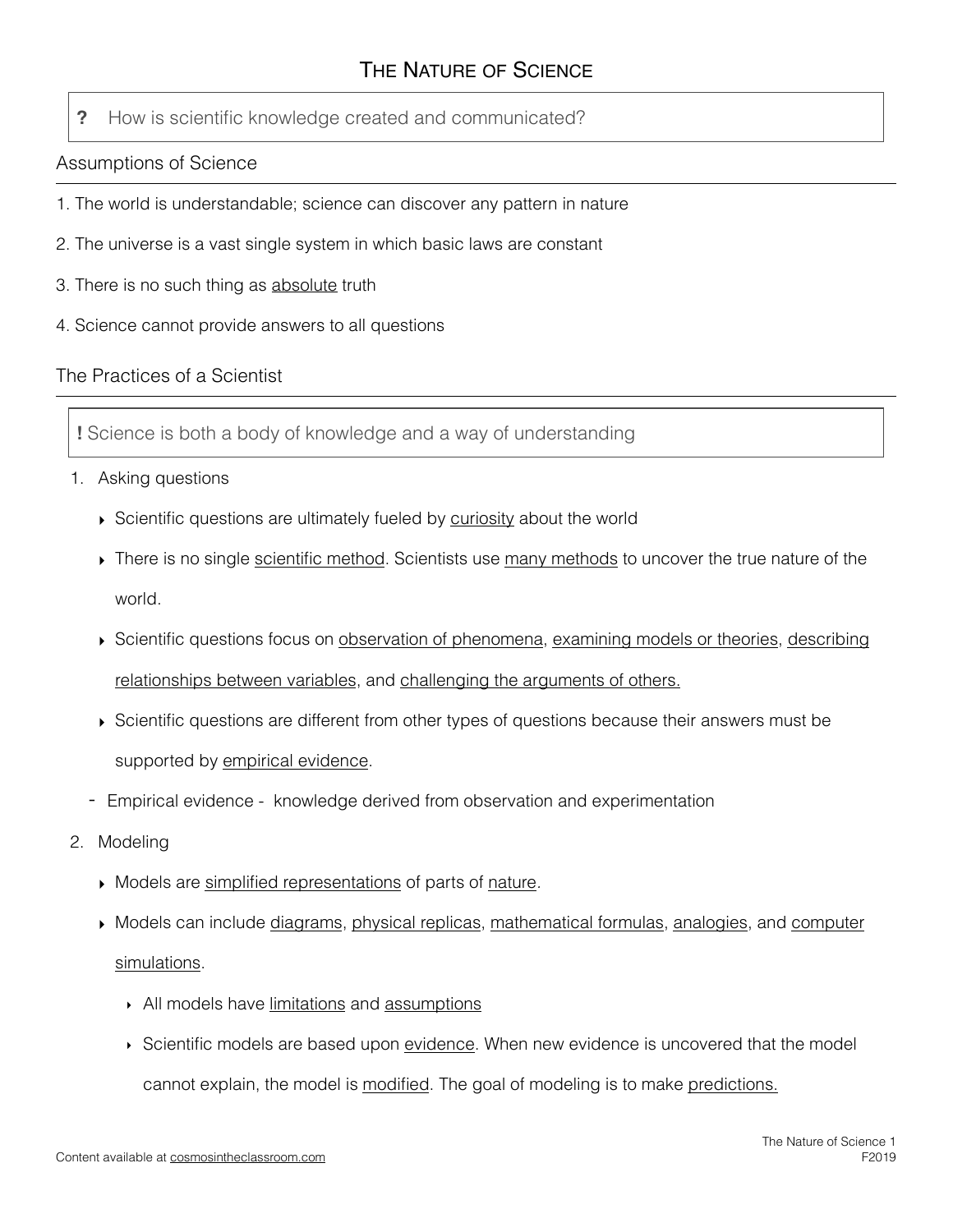- 3. Experiment
	- ‣ When scientists want to answer questions, they develop experiments. Experiments are procedures to test whether a claim or explanation is valid.
	- Observation directly gathering information from an object or event
	- Inference logical conclusions based on observation and prior experiences
	- ‣ Experiments are meant to test the effect of one variable on another.
	- Independent Variable the variable being changed by researchers
	- Dependent Variable the variable responding to the independent variable
	- Control an experiment or observations designed to reduce an experiment to a single variable
	- Control groups are identical to experimental groups, except for one single factor being studied.
	- ▶ Control groups are insurance against chance or coincidence.
	- ‣ Controlled variables are kept the same between all trials, control and experimental group.
- 4. Analyzing Data
	- ‣ The products of experiment are data. Once collected, data are organized to reveal patterns.
	- If Limitations of data, such as sample size, and measurement error must also be considered
	- Qualitative Data data described in words, but not measured
		- examples: large, brown, many
	- Quantitative Data data that are measured and described with numbers and units



Independent Variable



Quantitative Data Quantitative Data  $\circ$  $\circ$  $\overline{O}$ 

The Nature of Science 2 F2019 Quantitative Data